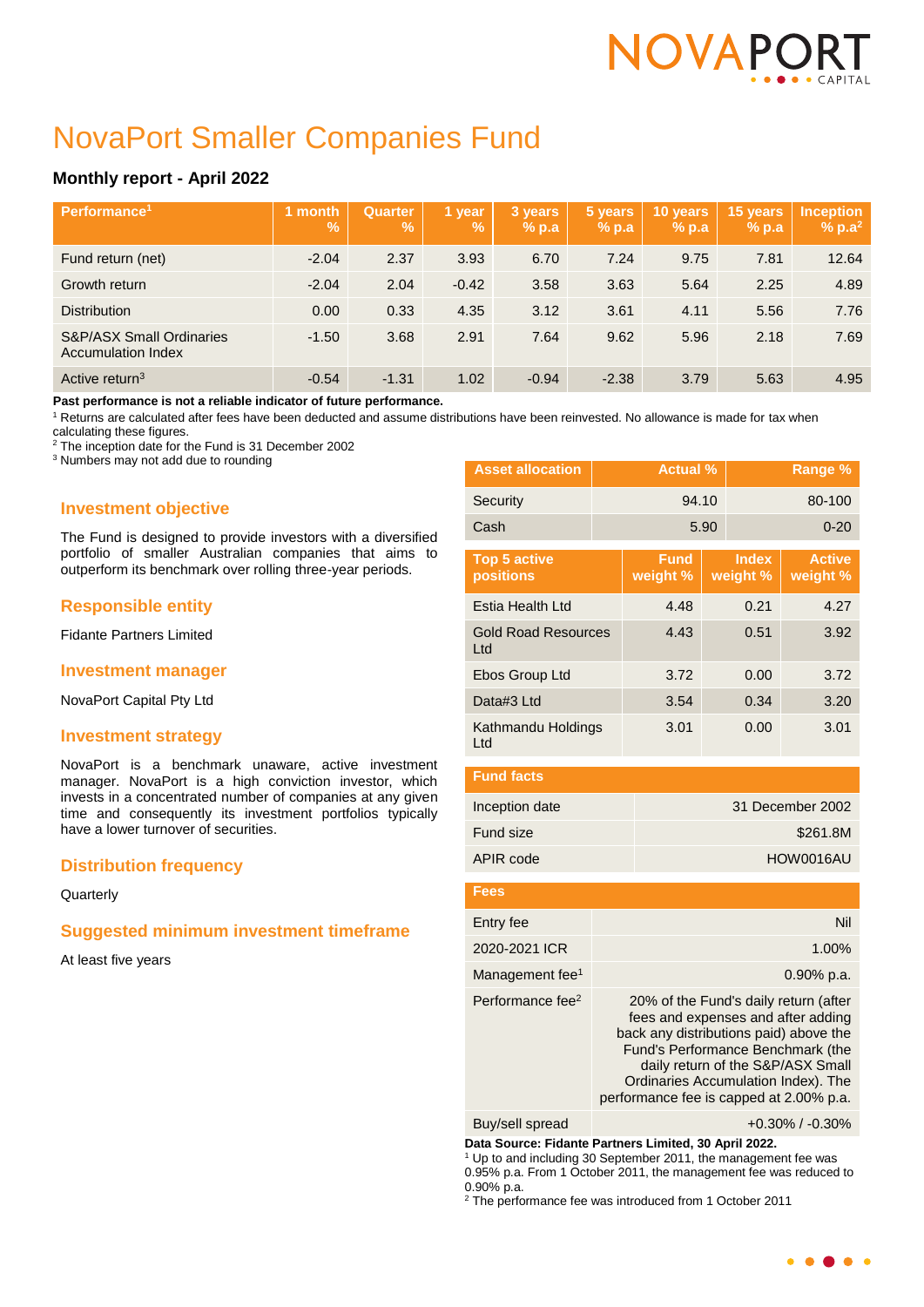

**Data Source: Fidante Partners Limited, 30 April 2022.**

#### **Market overview**

Equities were weaker in April as markets price in more aggressive interest rate rises to combat stubbornly high and persistent inflation.

The ASX Small Ordinaries (Accumulation) Index fell 1.5% last month, with small industrials shedding 2.1% while small resources rose modestly.

Bond yields rose sharply across major debt markets including the key US 10-year and the Australian 10-year bond.

The tech-heavy NASDAQ tumbled 13.3% amid ongoing pressure on expensive growth stocks in a rising rate environment.

Locally, high valuation technology names were also the worst performers, while soft and hard commodity stocks performed best.

Energy companies continued their strong run, buoyed by high coal and oil prices wrought by recent underinvestment in supply and the ongoing Russia-Ukraine conflict.

Strength in commodity prices lent further momentum to inflationary pressures.

Inflation remains high in Europe, the United Kingdom, New Zealand and the United States, while price pressures are building in Australia.

Economies remain strong and unemployment is extremely low in developed countries, supporting ongoing growth.

However, cost of living pressure from inflation, the prospect of rapid interest rate hikes, and slowing growth in China from its zero COVID-19 policies threaten to derail the growth narrative.

#### **Fund performance summary**

The S&P/ASX Small Ordinaries Accumulation Index returned -1.50% for April. The fund underperformed the market and delivered a -2.04% return over April.

#### **Performance of key securities**

#### **Key contributors**

| <b>Security name</b>    | <b>Sector</b>                 | Active weight %   Value added % |      |
|-------------------------|-------------------------------|---------------------------------|------|
| Stanmore Coal Ltd       | Energy                        | 1.10                            | 0.31 |
| Megaport Ltd            | <b>Information Technology</b> | $-0.48$                         | 0.27 |
| <b>AVZ Minerals Ltd</b> | <b>Materials</b>              | $-1.11$                         | 0.25 |

**Data Source: Fidante Partners Limited, 30 April 2022.**